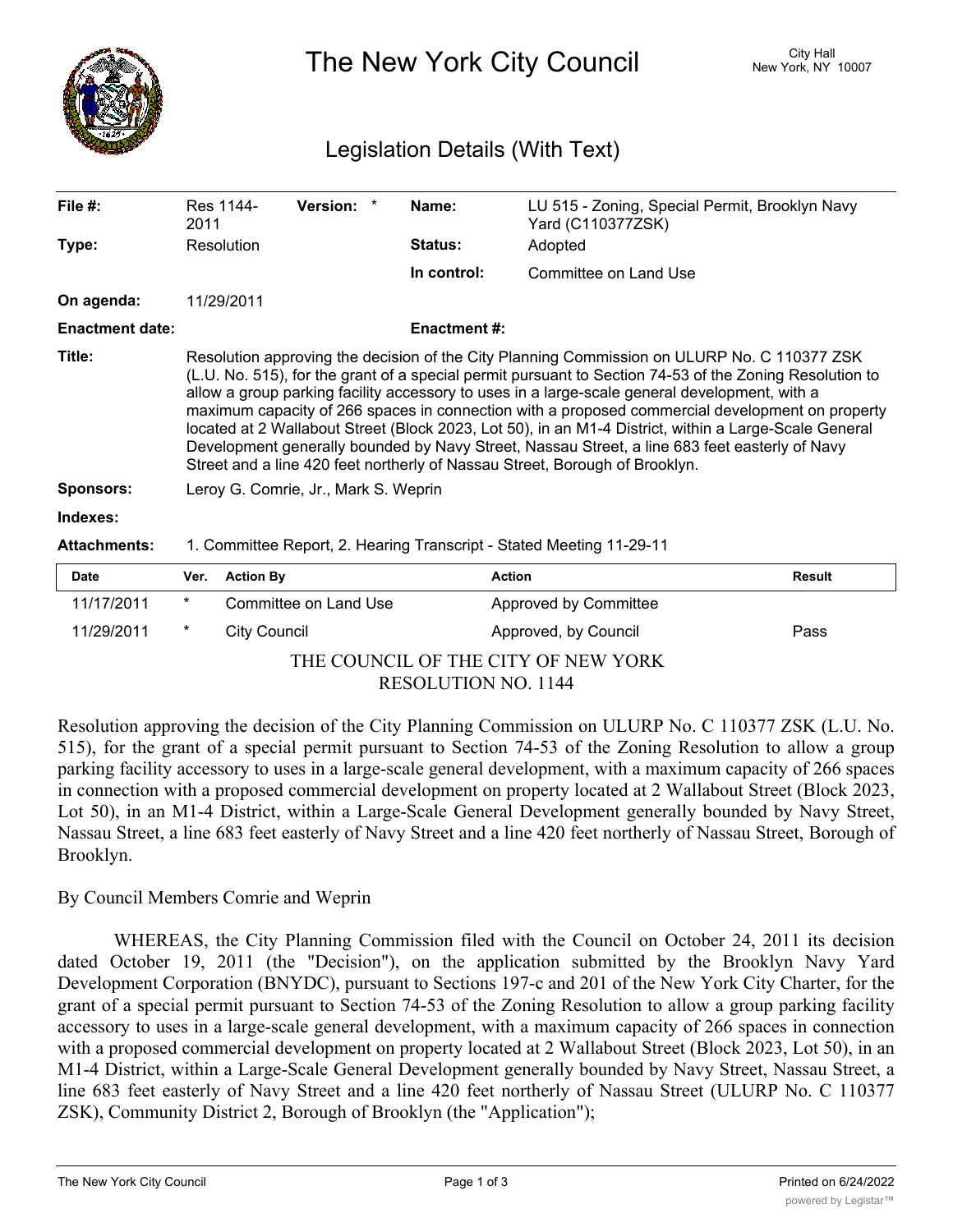## **File #:** Res 1144-2011, **Version:** \*

WHEREAS, the Application is related to Applications Nos. C 110380 PQK (L.U. No. 517), an application by the New York City Department of Citywide Administrative Services (DCAS) to acquire federally-owned property; C 110381 PPK (L.U. No. 518), an application by the New York City Department of Small Business Services (SBS) to dispose of City-owned property to the Brooklyn Navy Yard; C 110382 ZMK (L.U. No. 511), a zoning map amendment changing an M1-2 zoning district to an M1-4 zoning district; N 110383 ZRK (L.U. No. 512), a zoning text amendment to Section 74-742 of the Zoning Resolution to allow special permits for Large Scale General Developments; C 110375 ZSK (L.U. No. 513), a special permit pursuant to Section 74-743(a) to waive regulations related to rear yards in a Large Scale General Development; C 110376 ZSK (L.U. No. 514), a special permit pursuant to Section 74-744 to allow signage that exceeds the otherwise applicable regulations; C 110378 ZSK (L.U. No. 516), a special permit pursuant to Section 74-922 to allow buildings containing retail uses with no limit on retail floor area; and N 110379 ZCK, a certification pursuant to Section 62-811 for waterfront public access and visual corridors;

WHEREAS, the Decision is subject to review and action by the Council pursuant to Section 197-d(b)(3) of the City Charter;

WHEREAS, the City Planning Commission has made the findings required pursuant to Section 74-53 of the Zoning Resolution of the City of New York;

WHEREAS, upon due notice, the Council held a public hearing on the Decision and Application on November 16, 2011;

WHEREAS, the Council has considered the land use implications and other policy issues relating to the Decision and Application; and

WHEREAS, the Council has considered the relevant environmental issues and the Final Environmental Impact Statement (FEIS) for which a Notice of Completion was issued on October 6, 2011 (CEQR No. 11DEM001K).

## RESOLVED:

Having considered the FEIS, with respect to the Application, the Council finds that:

- (1) The FEIS meets the requirements of 6 N.Y.C.R.R. Part 617;
- (2) Consistent with social, economic, and other essential considerations, from among the reasonable alternatives thereto, the action to be approved, is one which minimizes or avoids adverse environmental impacts to the maximum extent practicable; and
- (3) The adverse environmental impacts disclosed in the FEIS will be minimized or avoided to the maximum extent practicable by incorporating as conditions to the approval those mitigation measures that were identified as practicable.

The Decision and the FEIS constitute the written statement of facts, and of social, economic and other factors and standards that form the basis of this determination, pursuant to 6 N.Y.C.R.R. §617.11(d).

Pursuant to Sections 197-d and 200 of the City Charter and on the basis of the Decision and Application, and based on the environmental determination and consideration described in this report, C 110377 ZSK, incorporated by reference herein, the Council approves the Decision.